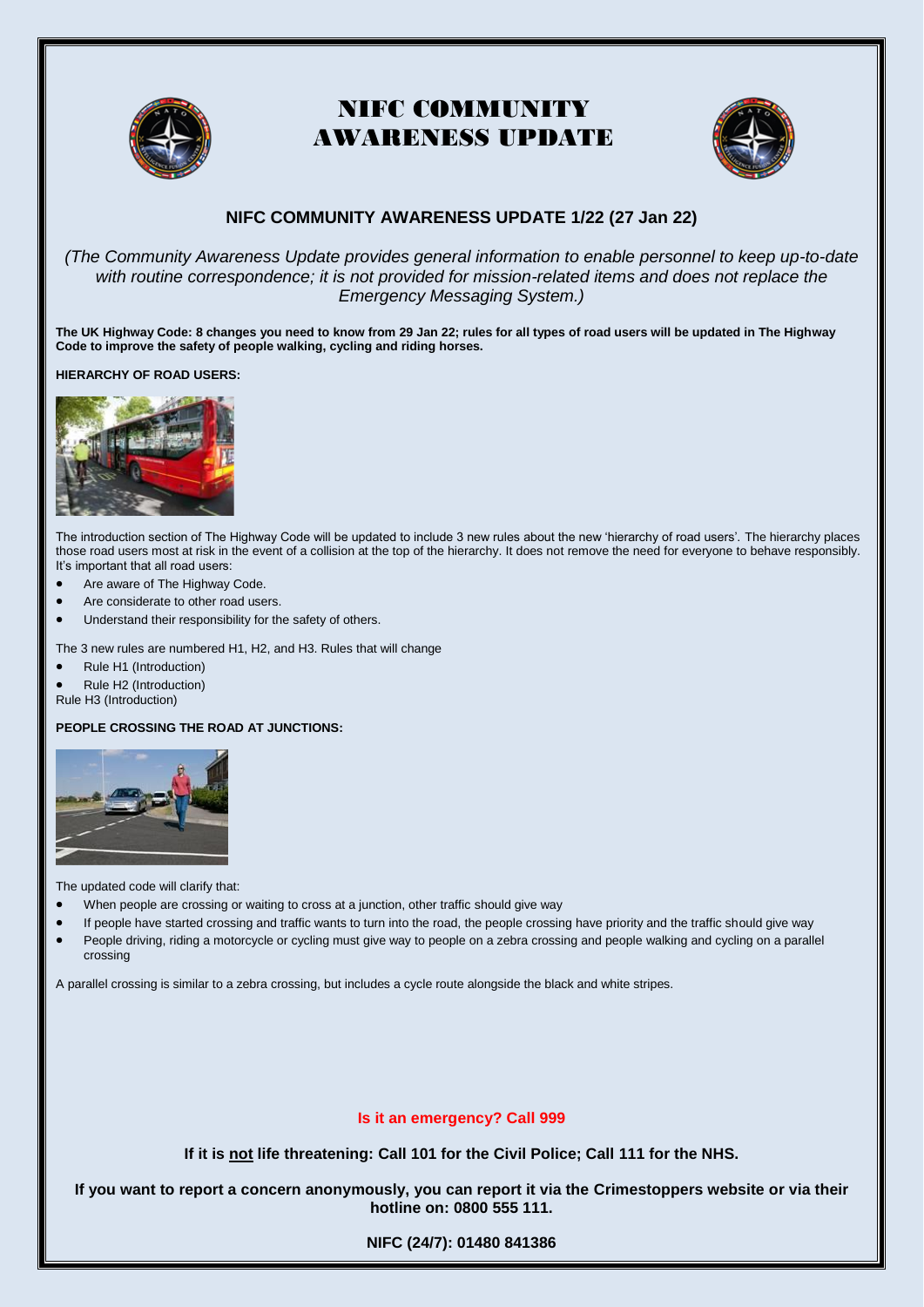



#### **WALKING, CYCLING OR RIDING IN SHARED SPACES:**



There will be new guidance in the code about routes and spaces which are shared by people walking, cycling and riding horses. People cycling, riding a horse or driving a horse-drawn vehicle should respect the safety of people walking in these spaces, but people walking should also take care not to obstruct or endanger them.

People cycling are asked to:

- Not pass people walking, riding a horse or driving a horse-drawn vehicle closely or at high speed, particularly from behind
- Slow down when necessary and let people walking know they are there (for example, by ringing their bell)
- Remember that people walking may be deaf, blind or partially sighted
- Not pass a horse on the horse's left

Rules that will change

- Rule H1 (Introduction)
- Rule 13 (Rules for pedestrians)
- Rule 62 (Rules for cyclists)
- Rule 63 (Rules for cyclists)

Rules that will change

- Rule H2 (Introduction)
- Rule 8 (Rules for pedestrians)
- Rule 19 (Rules for pedestrians)
- Rule 170 (Using the road)
- Rule 195 (Using the road)

Rule 206 (Road users requiring extra care)

#### **POSITIONING IN THE ROAD WHEN CYCLING:**



There will be updated guidance for people cycling about positioning themselves which includes:

- Riding in the centre of their lane on quiet roads, in slower-moving traffic and at the approach to junctions or road narrowings
- Keeping at least 0.5 metres (just over 1.5 feet) away from the kerb edge (and further where it is safer) when riding on busy roads with vehicles moving faster than them

People cycling in groups. The updated code will explain that people cycling in groups:

- Should be considerate of the needs of other road users when riding in groups
- Can ride 2 abreast and it can be safer to do so, particularly in larger groups or when accompanying children or less experienced riders

#### **Is it an emergency? Call [999](tel:999)**

**If it is not life threatening: Call 101 for the Civil Police; Call 111 for the NHS.**

**If you want to report a concern anonymously, you can report it via the [Crimestoppers website](https://crimestoppers-uk.org/give-information/give-information-online/) or via their hotline on: 0800 555 111.**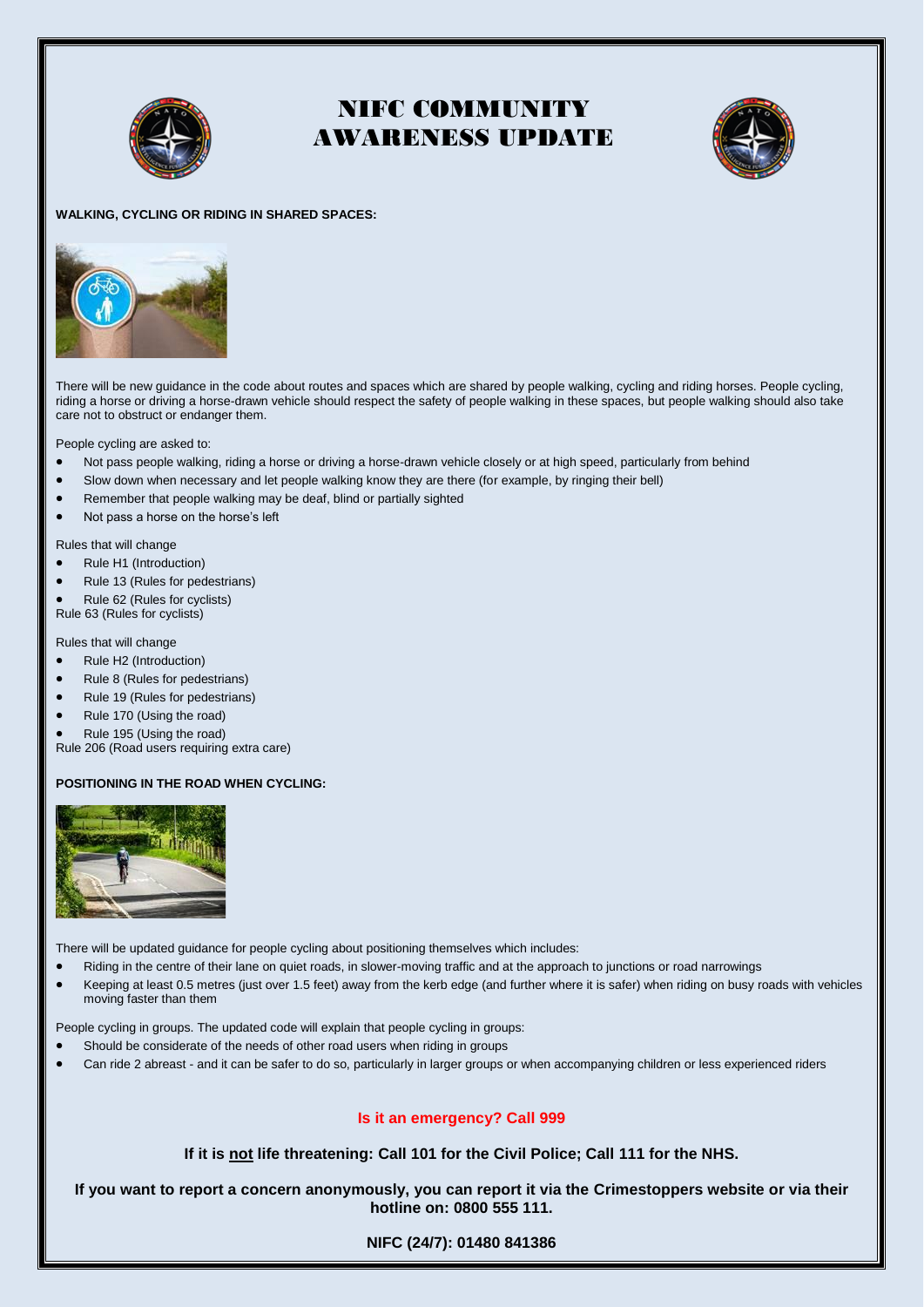



People cycling are asked to be aware of people driving behind them and allow them to overtake (for example, by moving into single file or stopping) when it's safe to do so.

People cycling passing parked vehicles. The updated code will explain that people cycling should:

- Take care when passing parked vehicles, leaving enough room (a door's width or 1 metre) to avoid being hit if a car door is opened
- Watch out for people walking into their path

Rules that will change

- Rule 67 (Rules for cyclists)
- Rule 213 (Road users requiring extra care)

#### **OVERTAKING WHEN DRIVING OR CYCLING:**



You may cross a double-white line if necessary (provided the road is clear) to overtake someone cycling or riding a horse if they are travelling at 10 mph or less (Rule 129). There will be updated guidance on safe passing distances and speeds for people driving or riding a motorcycle when overtaking vulnerable road users, including:

- Leaving at least 1.5 metres (5 feet) when overtaking people cycling at speeds of up to 30mph, and giving them more space when overtaking at higher speeds
- Passing people riding horses or driving horse-drawn vehicles at speeds under 10 mph and allowing at least 2 metres (6.5 feet) of space
- Allowing at least 2 metres (6.5 feet) of space and keeping to a low speed when passing people walking in the road (for example, where there's no pavement)

Wait behind them and do not overtake if it's unsafe or not possible to meet these clearances.

People cycling passing slower-moving or stationary traffic. The updated code will confirm that people cycling may pass slower-moving or stationary traffic on their right or left. They should proceed with caution as people driving may not be able to see them. This is particularly important:

- On the approach to junctions
- When deciding whether it is safe to pass lorries or other large vehicles

Rules that will change

- Rule 67 (Rules for cyclists)
- Rule 76 (Rules for cyclists)
- Rule 163 (Using the road)

Rule 212 (Road users requiring extra care)

Rule 215 (Road users requiring extra care)

#### **Is it an emergency? Call [999](tel:999)**

**If it is not life threatening: Call 101 for the Civil Police; Call 111 for the NHS.**

**If you want to report a concern anonymously, you can report it via the [Crimestoppers website](https://crimestoppers-uk.org/give-information/give-information-online/) or via their hotline on: 0800 555 111.**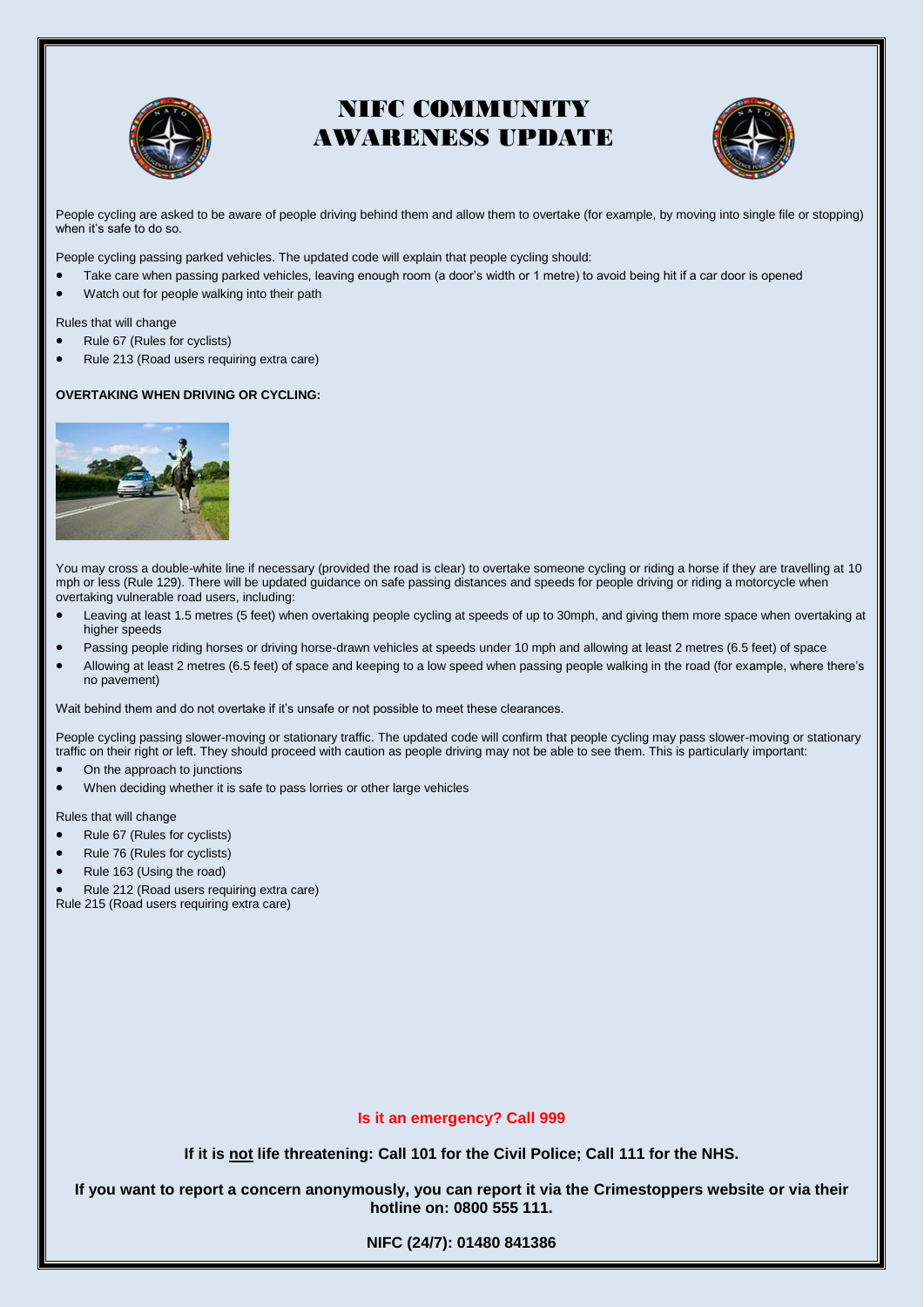



#### **PEOPLE CYCLING AT JUNCTIONS:**



The code will be updated to clarify that when turning into or out of a side road, people cycling should give way to people walking who are crossing or waiting to cross. There will be new advice about new special cycle facilities at some junctions. Some junctions now include small cycle traffic lights at eye-level height, which may allow cyclists to move separately from or before other traffic. People cycling are encouraged to use these facilities where they make their journey safer and easier.

There will also be new guidance for people cycling at junctions with no separate facilities. The code will recommend that people cycling should proceed as if they were driving a vehicle where there are no separate cyclist facilities. This includes positioning themselves in the centre of their chosen lane, where they feel able to do this safely. This is to:

- Make them as visible as possible
- Avoid being overtaken where this would be dangerous

People cycling turning right. The code will include advice for people cycling using junctions where signs and markings tell them to turn right in 2 stages. These are:

- Stage 1 when the traffic lights turn green, go straight ahead to the location marked by a cycle symbol and turn arrow on the road, and then stop and wait
- Stage 2 when the traffic lights on the far side of the junction (now facing the people cycling) turn green, complete the manoeuvre

People cycling have priority when going straight ahead at junctions. The code will clarify that when people cycling are going straight ahead at a junction, they have priority over traffic waiting to turn into or out of a side road, unless road signs or markings indicate otherwise.

People cycling are asked to watch out for people driving intending to turn across their path, as people driving ahead may not be able to see them.

Rules that will change

- Rule H2 (Introduction)
- Rule H3 (Introduction)
- Rule 73 (Rules for cyclists)
- Rule 74 (Rules for cyclists)
- Rule 75 (Rules for cyclists)
- Rule 76 (Rules for cyclists)
- Rule 167 (Using the road)
- Rule 170 (Using the road)

Rule 211 (Road users requiring extra care)

#### **PEOPLE CYCLING, RIDING A HORSE AND DRIVING HORSE-DRAWN VEHICLES ON ROUNDABOUTS:**



The code will be updated to clarify that people driving or riding a motorcycle should give priority to people cycling on roundabouts. The new guidance will say people driving and or riding a motorcycle should:

#### **Is it an emergency? Call [999](tel:999)**

**If it is not life threatening: Call 101 for the Civil Police; Call 111 for the NHS.**

**If you want to report a concern anonymously, you can report it via the [Crimestoppers website](https://crimestoppers-uk.org/give-information/give-information-online/) or via their hotline on: 0800 555 111.**